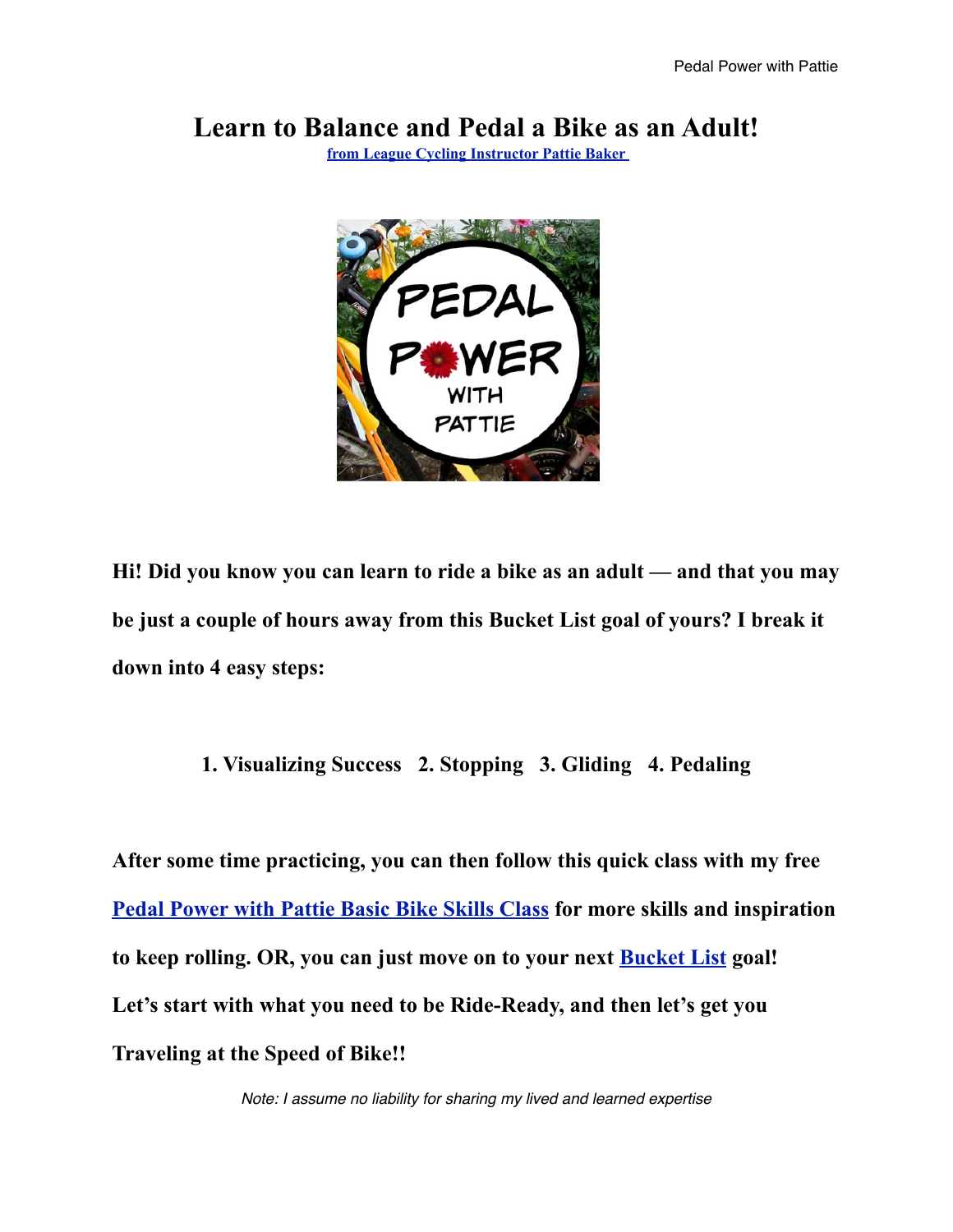# **Getting Ride-Ready**



1. Use a step-thru bike in good condition with inflated tires, working brakes, and a seat you can lower so that your feet are flat on the ground.

2. Choose a place where there are no motor vehicles, a flat stretch of pavement, and a slight hill (preferably grassy, but paved works, too).

3. Wear a helmet. [See this quick Tiktok](https://www.tiktok.com/@pedalpowerwithpattie/video/6925929055137156357?lang=en) for how to fit it properly.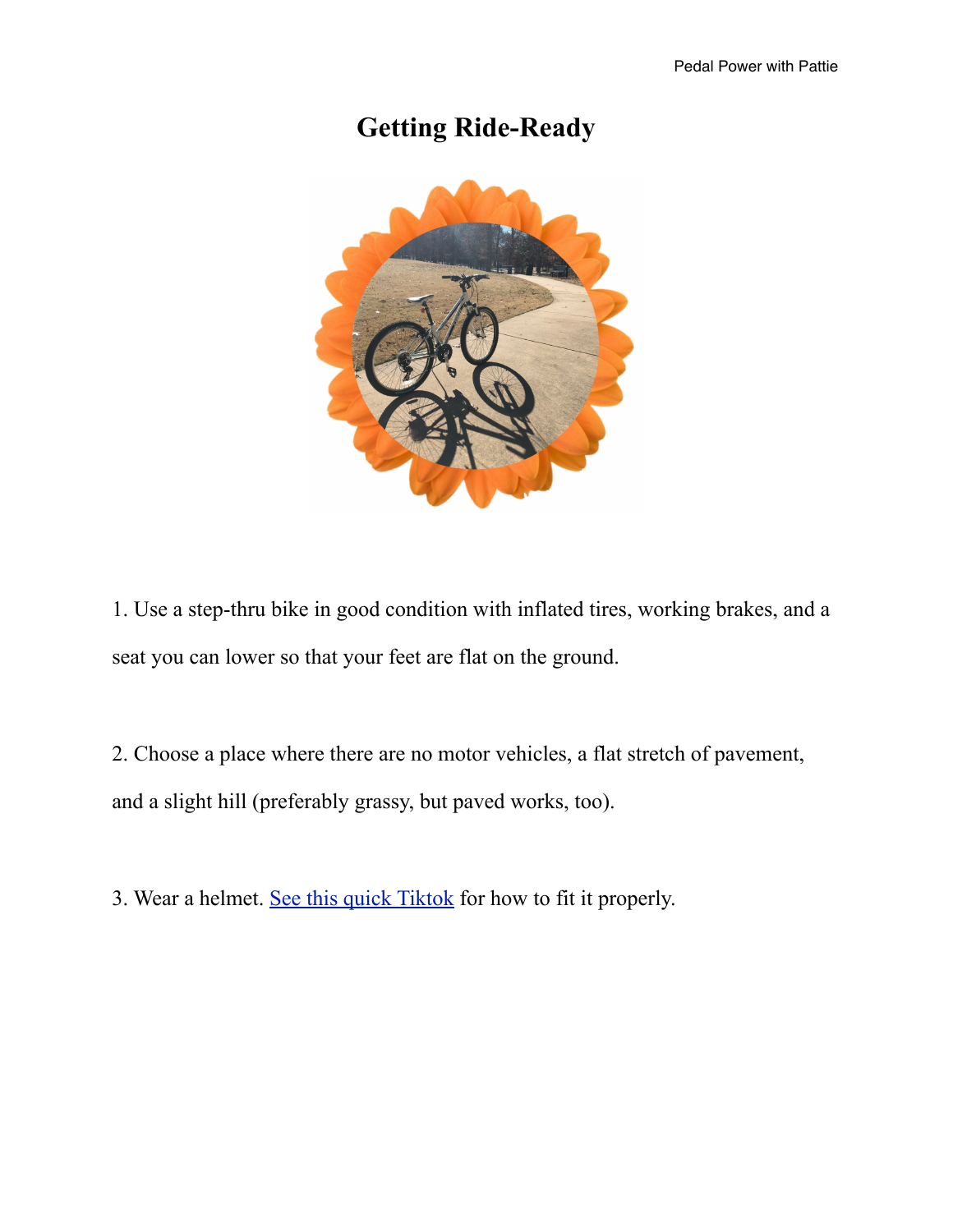# **Visualizing Success**

Today let's visualize what success looks like for an adult learning to ride a bike. [Here's a short video](https://videos.files.wordpress.com/x3mAGWwC/joined_video_a5f0d8196a594e7fbf6ec39a6be3fcf4_mp4_dvd.mp4) showing what we're intending to achieve in this quick course.

#### If interested:

1. [Meet some of my Pedal Power with Pattie students](https://travelingatthespeedofbike.com/2021/04/12/meet-kaysha/). Many of them never rode a bike in their lives.

2. [Take a look at the next class](https://travelingatthespeedofbike.com/power/) you can take after this one so that you know you have support if you choose to make bike riding an ongoing part of your life. (If you already know how to pedal, then just start there!)

3. Consider purchasing my book, [Traveling at the Speed of Bike](https://travelingatthespeedofbike.com/book/). It's theme is Trust the Journey. All proceeds are used to provide free classes like this, specifically for women and teen girls.

You may also enjoy [my blog](https://travelingatthespeedofbike.com) and [my other books](https://www.amazon.com/kindle-dbs/entity/author/B005JBN7ZK?_encoding=UTF8&node=283155&offset=0&pageSize=12&searchAlias=stripbooks&sort=author-sidecar-rank&page=1&langFilter=default%23formatSelectorHeader).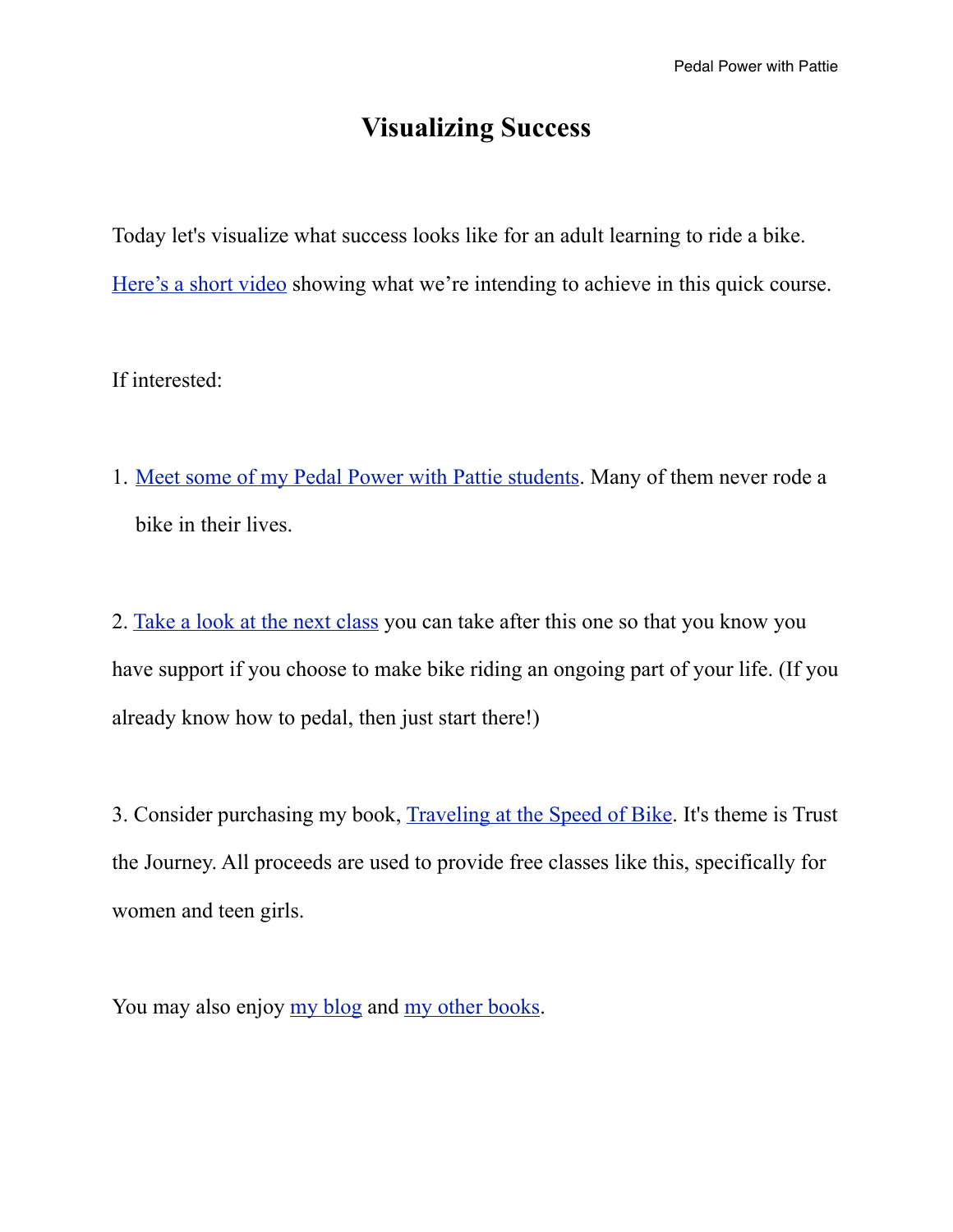## **Stopping**

Knowing you have the power to stop is what will give you the comfort to go. So, let's start there.

1. Straddle your bike with your feet flat on the ground and practice squeezing both brakes at the same time. (Never squeeze just the left brake.) Squeeze, release. Squeeze, release. Get used to how much pressure you need to use.

2. Practice draping at least a couple of fingers over the brake levers as your hands rest comfortably on the handlebars so that you are always "brake ready."

3. Practice squeezing the brakes while you look up and ahead. Breathe in and out. Let tension run out of your shoulders as your hands relax. You are doing great! Stay with it!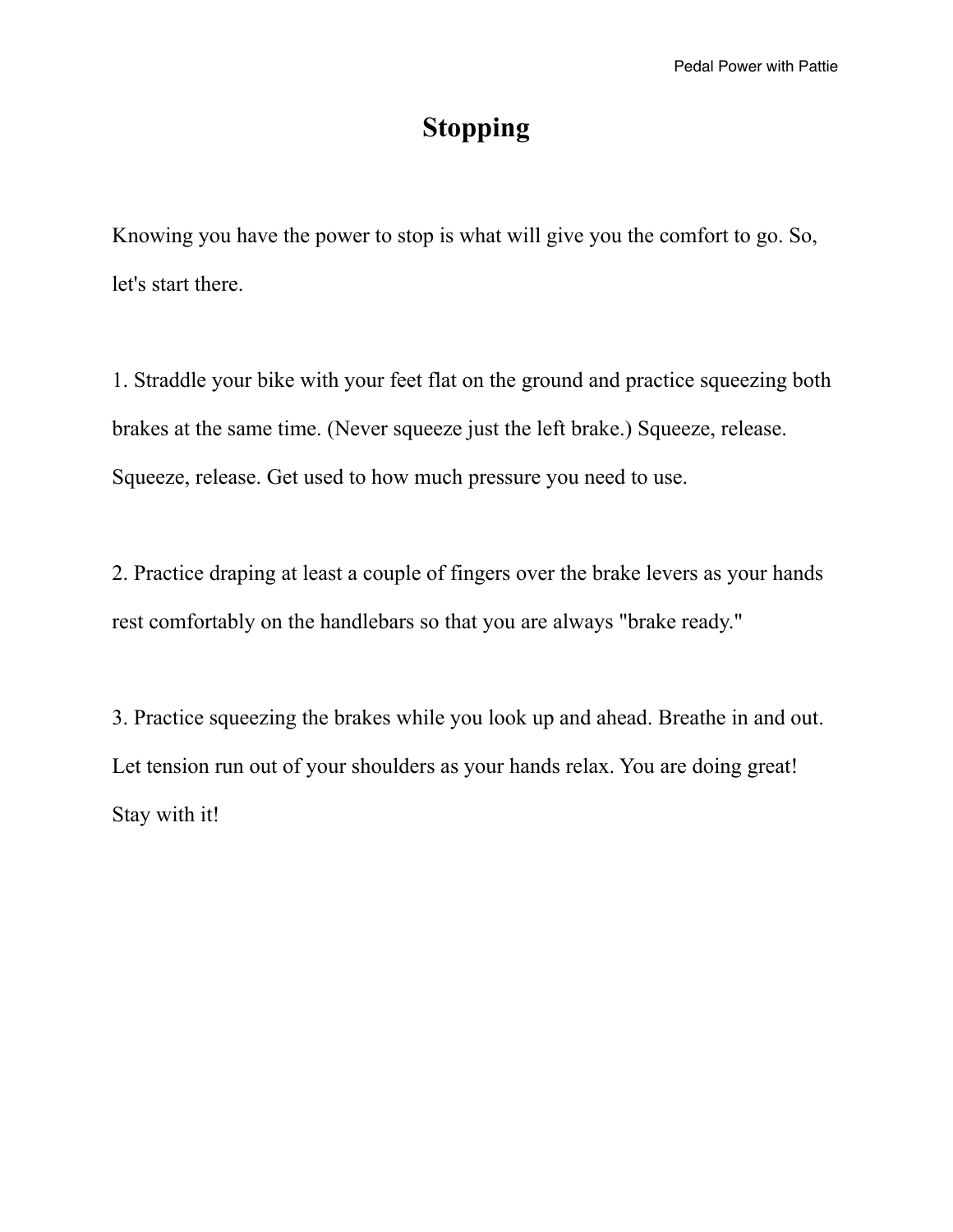### **Gliding**

It's time to add movement. Everyone's afraid of falling at this point. Let's get over that. Your feet are only gonna be an inch or two off the ground. *You got this*.

1. Glide by pushing off the ground slightly with one foot, and then brake and put your foot down. There. You are in control.

2. Glide with one foot and then the other, and then brake and put your feet down. Glide, glide, glide, glide and keep increasing the distance. You are learning to balance! [See this little Tiktok where I demonstrate it for you](https://www.tiktok.com/@pedalpowerwithpattie/video/6927015867381320965?lang=en&is_copy_url=0&is_from_webapp=v1&sender_device=pc&sender_web_id=6914988188235335173).

Important (I can't stress this enough): When you want to stop, brake first and then put your feet down to stop. Literally say out loud to yourself, "Brake, and put your feet down." If a friend helps you, they can say this to you as you are practicing. Most loss-of-control happens if you put your feet down before braking.

3. When you feel ready, let's try this on the slight hill. Give a little push with your feet and take your feet up off the ground slightly, go a little distance, and then brake and put your feet down. Breathe in and out to stay relaxed. Practice five more times. You are doing it! Feels good, right?